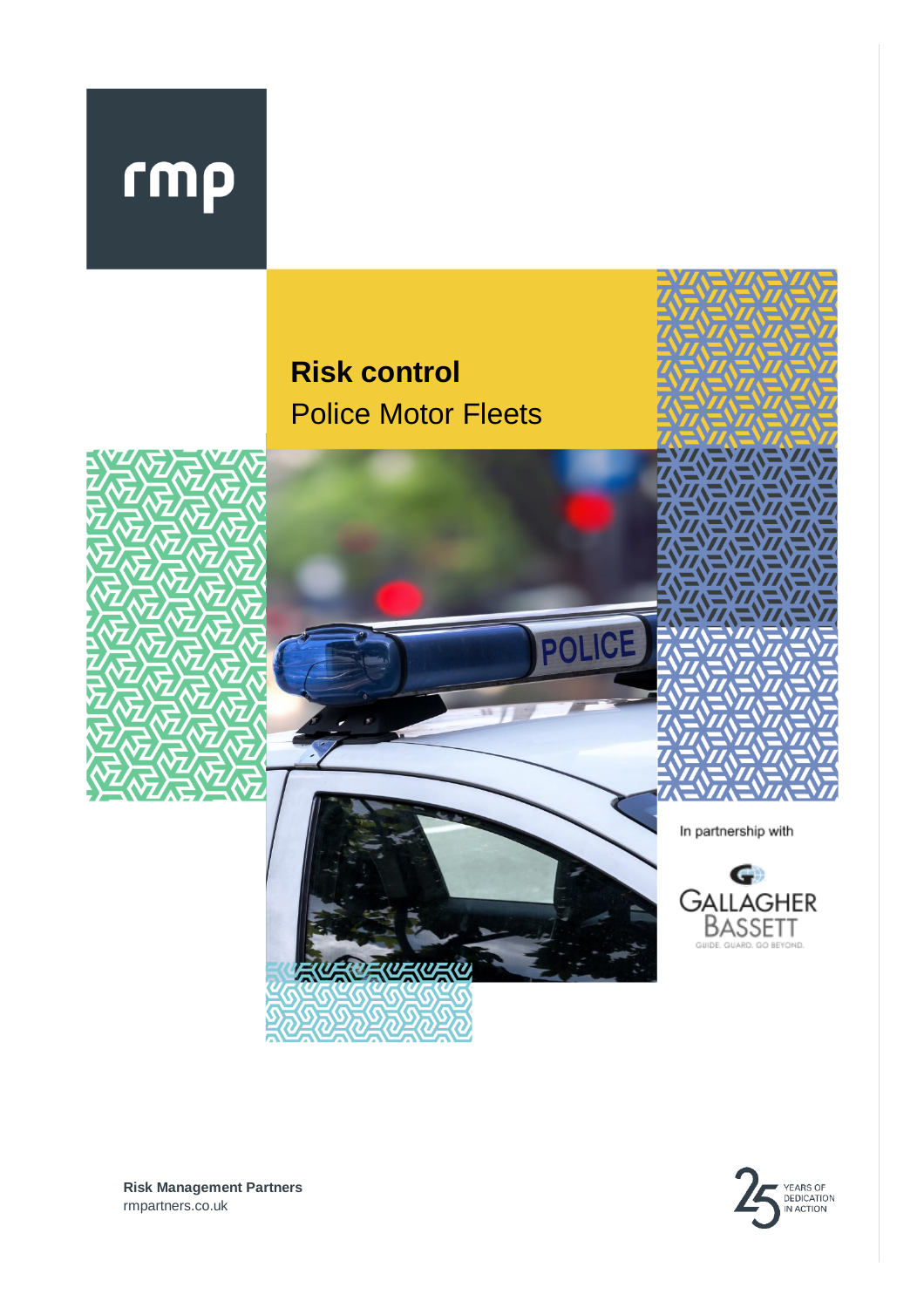# Risk Control Police Motor Fleets

## **Context**

This briefing document is designed to provide a background to changes in police operations that have led to the current status quo regarding training and operational activity principally around driving and its associated risks.

The past 10 years has seen massive changes to the management of police fleets. These changes include:

- Collaboration
- Joint Procurement procedures
- Identification and Use of second hand part

In addition to these changes the landscape regarding how these vehicles operate has also radically changed in line with how criminals and terrorists have used vehicles to achieve their goals. Police fleets have had to revise what are seen as 'acceptable' procedures to deal with the vast rise in street vehicle robberies.

Historically the use of pursuit tactics let alone tactical contact to deal with motorcycle and moped criminality was unacceptable. This approach by law enforcement agencies would appear to have been capitalised upon by criminals of all ages resulting in inner cities being plagued by moped robberies, ride by shootings and other property based criminality.

With the embedding of the College of Policing into the governance landscape for policing we have seen a coming together of best practice and delivery of national 'Approved Professional Practice' for almost all police related activity including driving.

## Vehicle Management

Most forces now operate within a group of authorities to obtain best practice, fit for purpose vehicles mapped to their service delivery need. This change has not been pain free and definitely as a need to reduce the purchase price of vehicles. Now vehicles are purchased with ongoing considerations as to power output and the training being delivered and force policy regarding limits on use. With many forces writing off anywhere up to 60 vehicles per year through general road traffic incidents and tactical contact, the cost over the recent years has risen massively. This resultant increase in vehicle attrition makes leasing unpalatable for most forces due to the ongoing associated costs.

A further change due to this is that fleet sizes are in the main shrinking resulting in a major increase in the hiring of non-operational vehicles for day to day usage. These considerations need to be borne in mind at renewal times as these vehicles are in many cases not accounted for yet hired to the ongoing policy.

Most forces have created relationships with the second hand parts market resulting in 'specialised' police parts suppliers who purchase old and destroyed vehicles and salvage usable parts to be sold back to the police market. A further benefit from the national system is that the high visibility markings now are standard so that purchasing a second hand part allows for it to be 'bolted on' and then immediately rolled out with no need for further painting. This further reduces costs. Some forces even now employ assessors for the purpose of challenging repair estimates focussing on what is actually required.

## **Training**

The latest training guidance delivered by the College of Policing in 2016 set the current training standards and requires all in house driver training centres to be 'approved' by the College. They do this through on line assessment with follow up in house checks at three to four yearly intervals. The Police Service Quality Management System (PSQMS) is used across many disciplines including firearms assessment to ensure training is consistently delivered nationally.

Authorised Professional Practice (APP) is designed to deliver an achievable consistency to the training required to meet function. It is the official guidance to police at all levels. Police Forces and Officers are required to give due diligence to this guidance when discharging their responsibilities. Should a person or force deviate from this guidance then it would be for them to show why such operations were necessary. A full list of APP is available for public consumption at the following College of Policing web address;

<https://www.app.college.police.uk/>

The APP for police driving can be accessed at;

[https://www.app.college.police.uk/app-content/road-policing-](https://www.app.college.police.uk/app-content/road-policing-2/police-driving/)[2/police-driving/](https://www.app.college.police.uk/app-content/road-policing-2/police-driving/)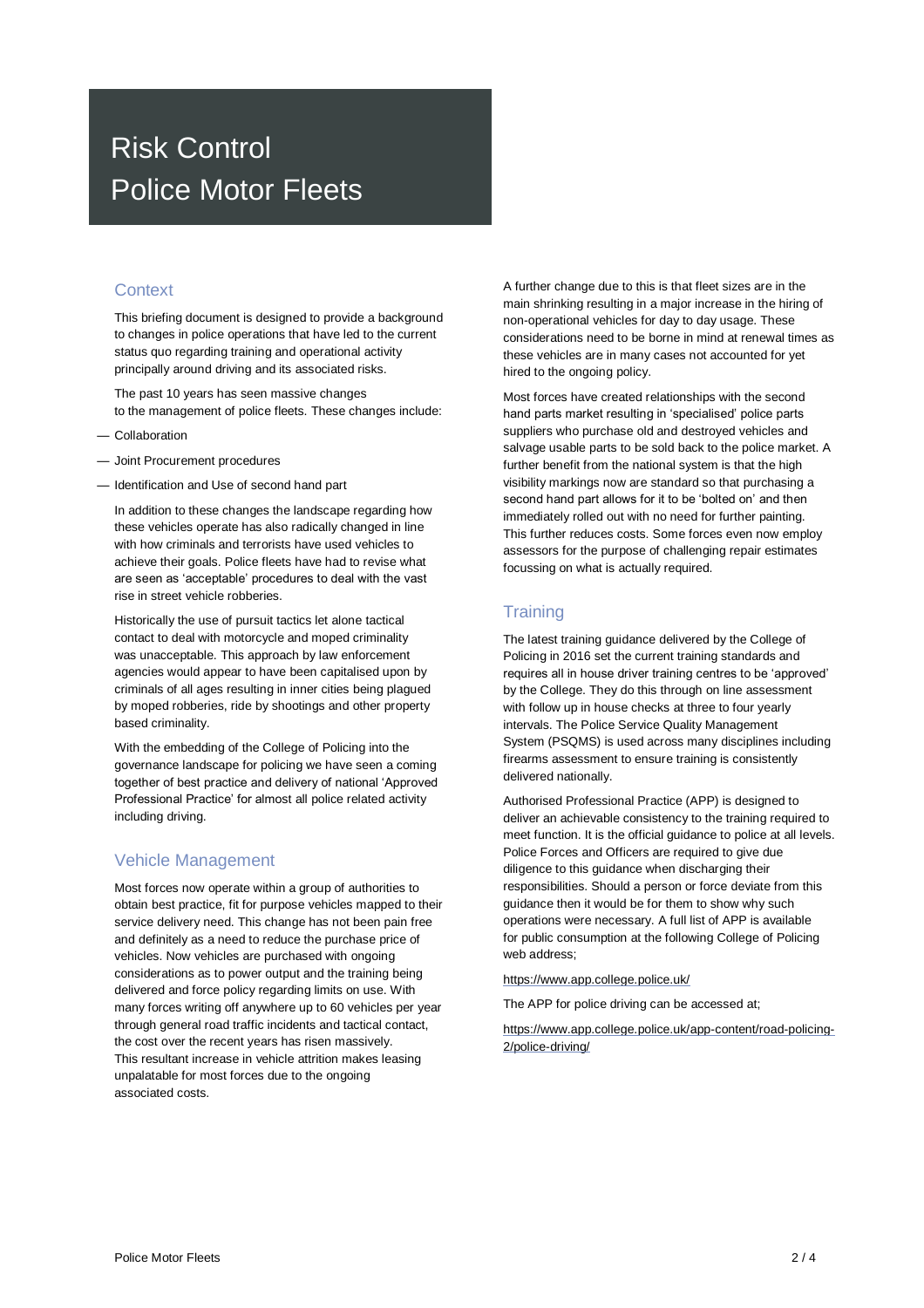Approved Professional Practice is made available to the public so that the public can hold to account its servants. Some additional materials are not available for public scrutiny and these are the 'tactics directories'. These documents are there to provide the police with the necessary guidance on how to deliver certain functions. These documents are marked as 'sensitive' so are not deemed public documents.

APP driver training provides the parameters for forces when delivering this high risk function. It outlines what the trainee is required to meet, how it should be assessed and also how often drivers are required to be 'refreshed' due to skill fade.

It must be noted that APP is a minimum standard and some forces exceed its requirements.

One of the main risks that forces currently hold is that of the non-operational driver which includes all staff. Historically most forces would have assessed each driver before allowing them to drive for police purposes. Due to the constraints of the past 10 years this has been removed by most forces who now accept the delivery of an in date licence as sufficient. There is no management of the driving risk when it is a generic driving duty until it meets the minimum response threshold at which point APP becomes the guide. In the same way drivers accessing police driver training courses have full licence checks in place whereas non-operational drivers are required to reveal issues that affect their licence with little if any testing in place.

#### Control & Management

Historically there was almost an invisible wall between operational delivery and the management of such functions. Officers were allowed 'discretion' in how they delivered the skills trained. This discretion has over the recent few years been reined in providing more ongoing operational management with high risk situations such as pursuits. Many 'non-operational' managers who historically would have taken a back seat through such events as pursuits are now actively managed and have the authority to require a pursuit to stop. They objectively dynamically risk assess incidents using the 'National Decision Model'. Where the risks increase they have additional responsibility beyond the on sight manager to halt police action.

Part of this control is due to the external scrutiny from organisations such as the Independent Office of Police Conduct (IOPC) formerly the IPCC. This now works with the College of Policing providing feedback where appropriate that informs amendment to the APP.

The Police Federation of England and Wales are currently seeking amendment to Road Traffic legislation to provide police trained drivers with exemptions to sections 2 & 3, Dangerous and Careless driving recognising the 'special' training provided and the nature of the task that the public require them to deliver.

#### **Telematics**

It is understood that 18 Forces across England and Wales and additionally Police Scotland are in the process of procuring a UK based telematics solution. This is, apparently, in line with College of Policing approval. This could signal a major change to the use of telematics by blue light services. It is understood that the solution is in the main being appropriated for fleet and non-operational uses such as fuel efficiency, vehicle location measurement and identifying how vehicles are actually used. It is vitally important that this opportunity to influence driver training and remedial driver intervention methodology is not lost. Telematics can be used to radically update traditional blue light driver training approaches whereby all drivers are subject to time based refreshers rather than need identification. This approach is not only more cost effective but is based around driver risk identification and subsequently proper management.

In addition the procurement process was heavily focussed towards a UK based 'cloud' only option as obtaining material from non UK cloud based operations can be hindered due to variants in legislation.

GB Risk Consulting has a telematics solution that supports this initiative yet is flexible enough to support all blue light and other fleet driven needs irrespective of size.

## Support & Development

GB Risk Consultancy has vast experience of and a proven track record for supporting Blue Light Services achieving major reductions in collisions and uninsured losses through avoidable driving incidents. Our fleet risk specialists work with the organisation to identify the individual needs of the Force to ensure that any intervention activity is focussed to achieve maximum benefit. All training and techniques are founded in both long term experience and robust research at the highest levels. They work to identify the best, most practical and cost effective support interventions and provide the necessary training to ensure that the Service can make the necessary improvements.